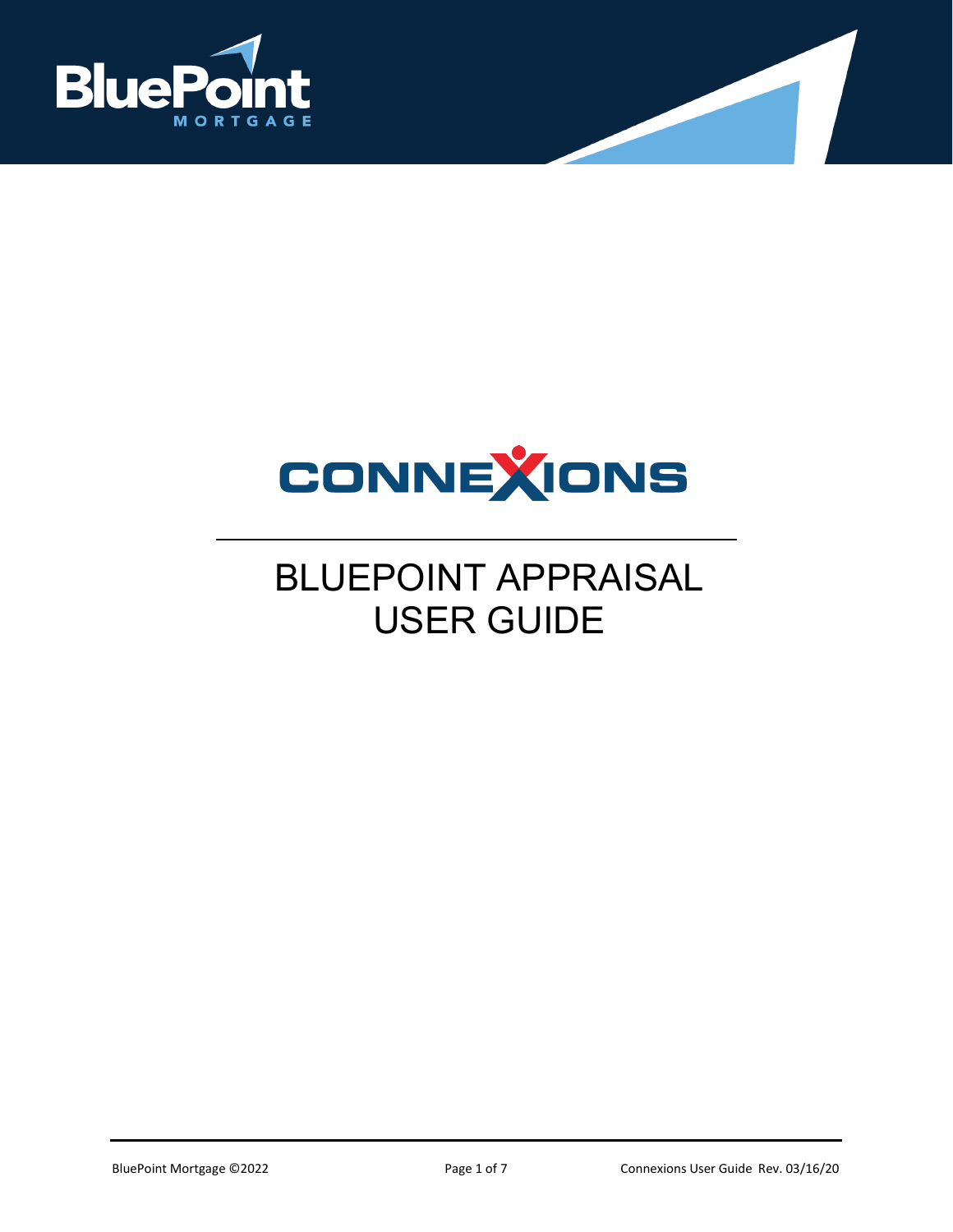

- 1. Go to URL <https://bluepointmtg.getcnx.com/>
- 2. On main page, click on "Click here to register"

| Partner Login |  |
|---------------|--|
|               |  |

Login if you are an existing Connexions user, or Click here to register and sign up to place appraisal orders with Bluepoint Mortgage.

Username

Password

Forgot your password?

*Note:* if you have previously registered, you can enter your credentials or click on Forgot your password for assistance.

3. Complete the Broker Registration page

| <b>Broker Registration</b>                                                                                                                                                                                                                                                                                                                                                        |                                     |
|-----------------------------------------------------------------------------------------------------------------------------------------------------------------------------------------------------------------------------------------------------------------------------------------------------------------------------------------------------------------------------------|-------------------------------------|
| If you are a broker and this is your first time ordering from this<br>lender, then you must register before placing and appraisal request.<br>Please fill out the registration form and you will be able to place<br>your order right away. If you have any issues please contact<br>support at 860-224-2683.<br>Please fill out all of the fields below; They are all mandatory. |                                     |
| New Login (Must be at least 5 characters)                                                                                                                                                                                                                                                                                                                                         |                                     |
|                                                                                                                                                                                                                                                                                                                                                                                   |                                     |
| Password (Must be at least 5 characters)                                                                                                                                                                                                                                                                                                                                          |                                     |
| <b>Retype Password</b>                                                                                                                                                                                                                                                                                                                                                            |                                     |
| <b>First Name</b>                                                                                                                                                                                                                                                                                                                                                                 | <b>Last Name</b>                    |
| Company                                                                                                                                                                                                                                                                                                                                                                           | <b>Phone Number</b>                 |
| Email                                                                                                                                                                                                                                                                                                                                                                             | <b>Retype Email</b>                 |
| I'm not a robot                                                                                                                                                                                                                                                                                                                                                                   | <b>reCAPTCHA</b><br>Privacy - Terms |
|                                                                                                                                                                                                                                                                                                                                                                                   | Sign Up<br>Cancel                   |

- All fields are mandatory during the registration process.
- Login must be a minimum of 5 characters and alpha-numeric with *ONLY* lower-case letters.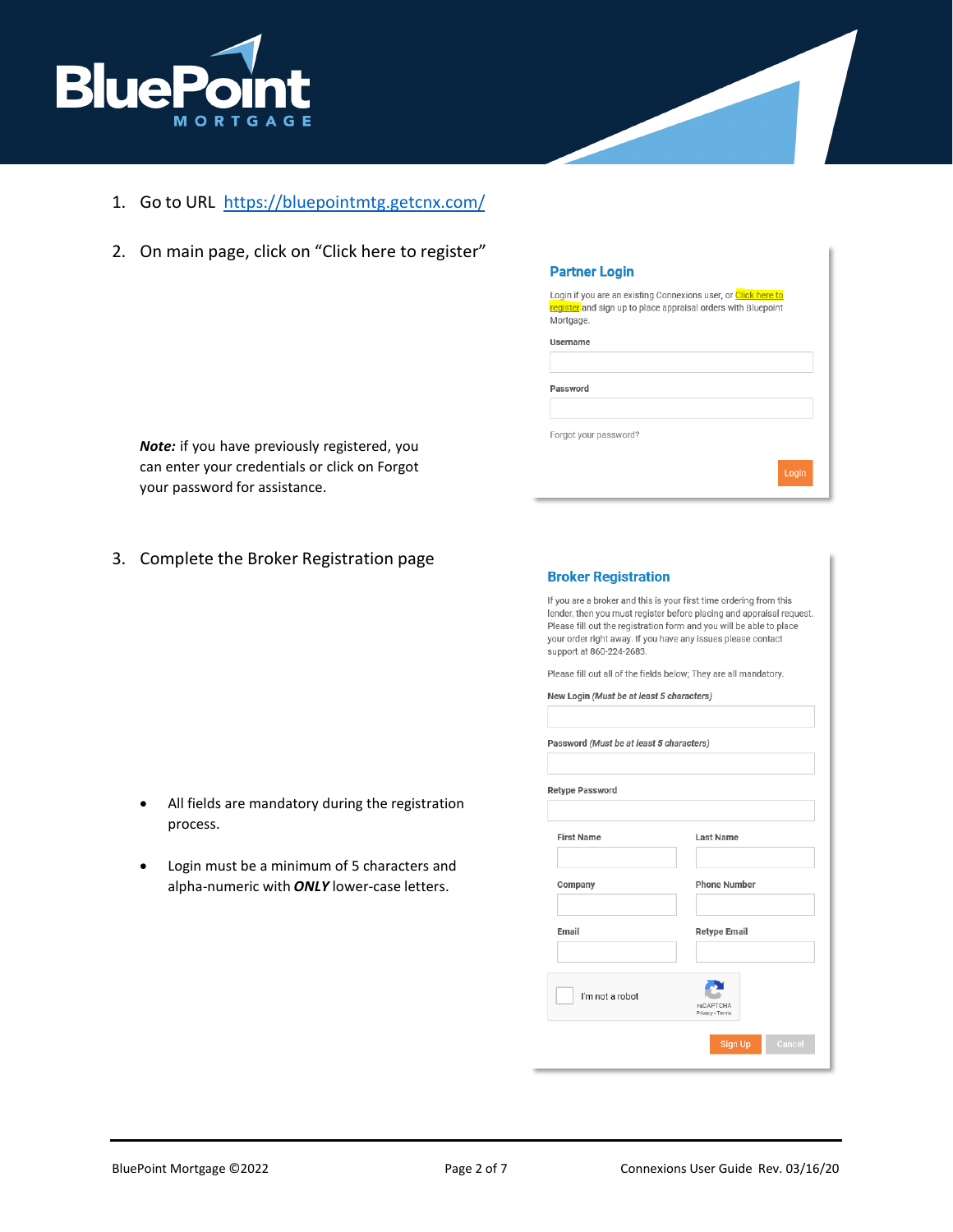

4. Click on Sign Up to complete the registration process.



Note: verification through reCAPTCHA is also required to be completed, per their required selections to verify that it's not a bot registering. *(i.e click on the boxes that contain a stop light, crosswalk, bus, etc.)*

## 5. Broker Registration Confirmation Screen



Once you click on the X to close out the registration screen, you will be prompted to log in with your new Username and Password on the main scree

| <b>Partner Login</b>                                                                                                                         |       |
|----------------------------------------------------------------------------------------------------------------------------------------------|-------|
| Login if you are an existing Connexions user, or Click here to<br>register and sign up to place appraisal orders with Bluepoint<br>Mortgage. |       |
| Username                                                                                                                                     |       |
| Password                                                                                                                                     |       |
| Forgot your password?                                                                                                                        |       |
|                                                                                                                                              | Login |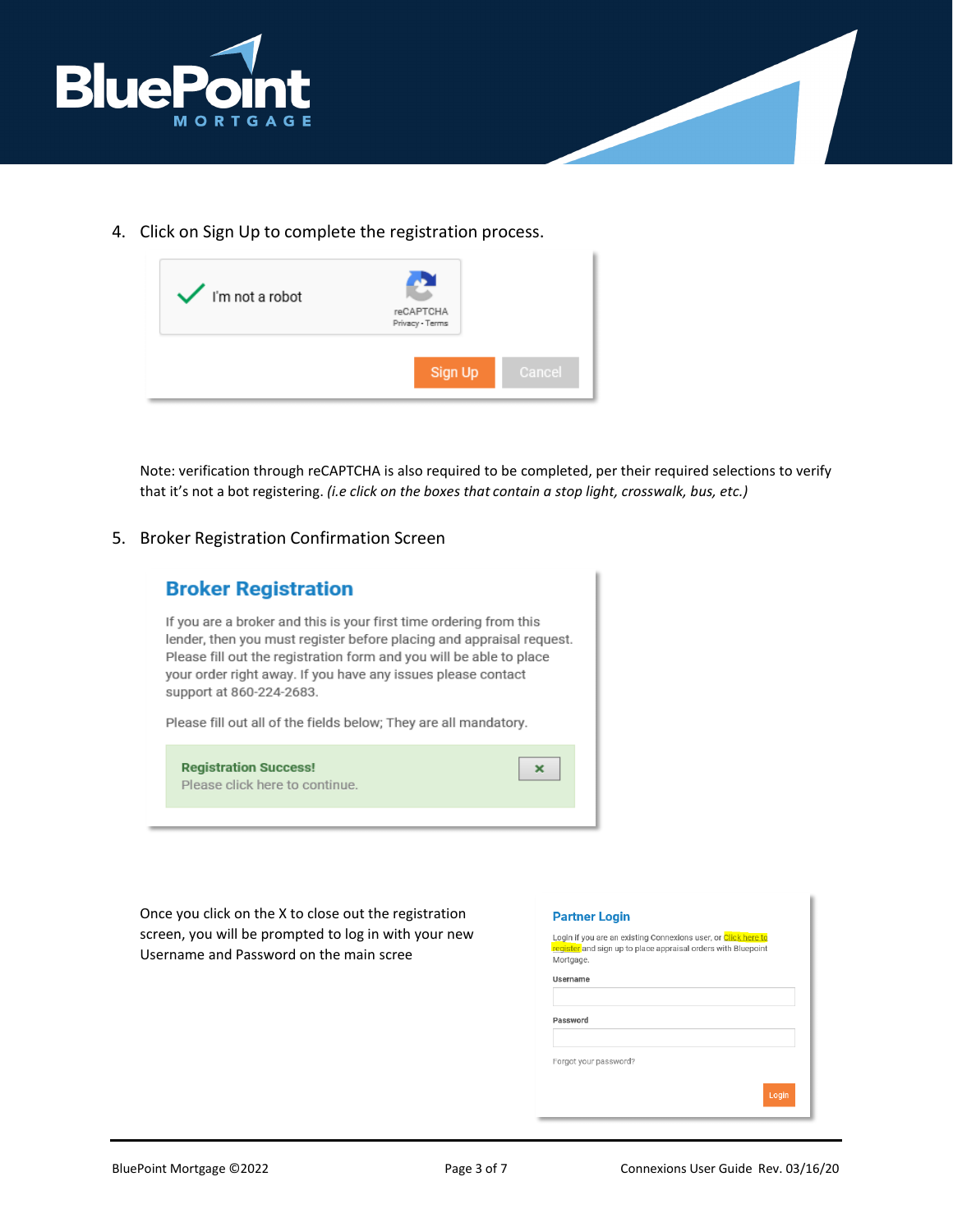

6. After you have logged in, please note the available navigation views at the top of the site.





8. Complete all information marked with a \* during the order process

| <b>Property Info</b>          |                                                                                       |
|-------------------------------|---------------------------------------------------------------------------------------|
|                               | Please provide the Subject Property Address to be appraised.                          |
| Street Num *                  |                                                                                       |
| Street Name *                 |                                                                                       |
| <b>Unit Number</b>            |                                                                                       |
| $City *$                      |                                                                                       |
| State *                       | ۷.                                                                                    |
| $Zip *$                       |                                                                                       |
| <b>Purchase Price</b>         |                                                                                       |
|                               | (Please enter purchase price on all purchase orders.)                                 |
|                               |                                                                                       |
| <b>Appraisal Information</b>  |                                                                                       |
|                               | Accurate appraisal details will help ensure an accurate report the first time around. |
| Payment Type *                | Credit Card<br>Y                                                                      |
| Transaction Type *            | --Transaction Type--<br>v                                                             |
| Occupancy Type *              | --Occupancy Type--<br>$\overline{\mathbf{v}}$                                         |
| Loan Number *                 |                                                                                       |
| Loan Type *                   | --Loan Type--<br><sup>v</sup> Case Number                                             |
| Property Type *               | $\overline{\mathbf v}$<br>--Property Type--                                           |
| <b>Estimated Market Value</b> |                                                                                       |
| Products*                     |                                                                                       |
|                               |                                                                                       |
| Complexity Questions*         |                                                                                       |
|                               |                                                                                       |
| Select a vendor               | <b>Click Here</b>                                                                     |
|                               |                                                                                       |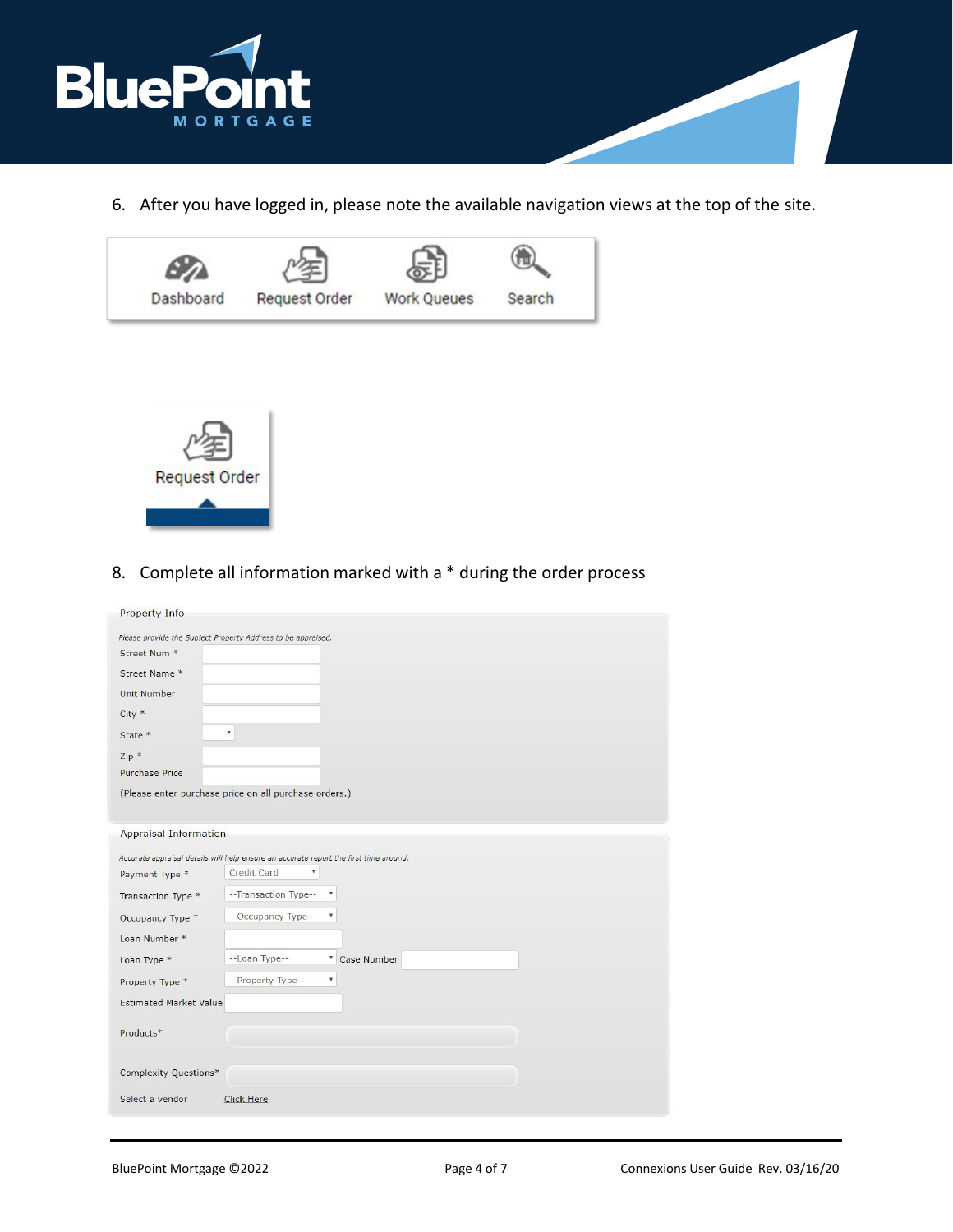

Please be sure to select a vendor under Appraisal Information (1 of our 15 AMC's or VA order)

| <b>Assign Vendor</b>                                                                                                                        |              |                               |               |                    | $\pmb{\times}$         |
|---------------------------------------------------------------------------------------------------------------------------------------------|--------------|-------------------------------|---------------|--------------------|------------------------|
| Property Address: 555 Main Street, COSTA MESA, CA 92626<br>Loan Type: Conventional<br>Products: 1004 - Uniform Residential Appraisal Report |              |                               |               |                    |                        |
| Eligible Vendors for Assignment -                                                                                                           |              |                               |               |                    |                        |
| Show<br>entries<br>5<br>$\mathbf{v}$                                                                                                        |              |                               |               | Search:            |                        |
| Vendor                                                                                                                                      | Vendor Fee   | <b>Expected Delivery Date</b> | <b>Status</b> | Unavailable Reason | Select                 |
| Nationwide Property & Appraisal Services, LLC                                                                                               | <b>S535</b>  | Not available                 | Available     |                    | $\odot$                |
| Property Rate, LLC                                                                                                                          | <b>S500</b>  | Not available                 | Available     |                    | $\odot$                |
| Rapid Appraisal Management System                                                                                                           | \$500        | Not available                 | Available     |                    | $\odot$                |
| SoCal Direct, Inc.                                                                                                                          | <b>\$475</b> | Not available                 | Available     |                    | $\odot$                |
| Trends Appraisal Management                                                                                                                 | \$505        | Not available                 | Available     |                    | $\odot$                |
|                                                                                                                                             |              |                               |               | Previous           | $\overline{2}$<br>Next |

## Click on Assign Request to confirm your selection

| Send to Assignment Engine<br>Refresh Results                                                    |              |  | Assign Request<br>Cancel |
|-------------------------------------------------------------------------------------------------|--------------|--|--------------------------|
|                                                                                                 |              |  |                          |
| Confirm your selected vendor                                                                    |              |  |                          |
| bluepointmtg.getcnx.com says<br>Do you want to assign this order to Trends Appraisal Management |              |  |                          |
|                                                                                                 | OK<br>Cancel |  |                          |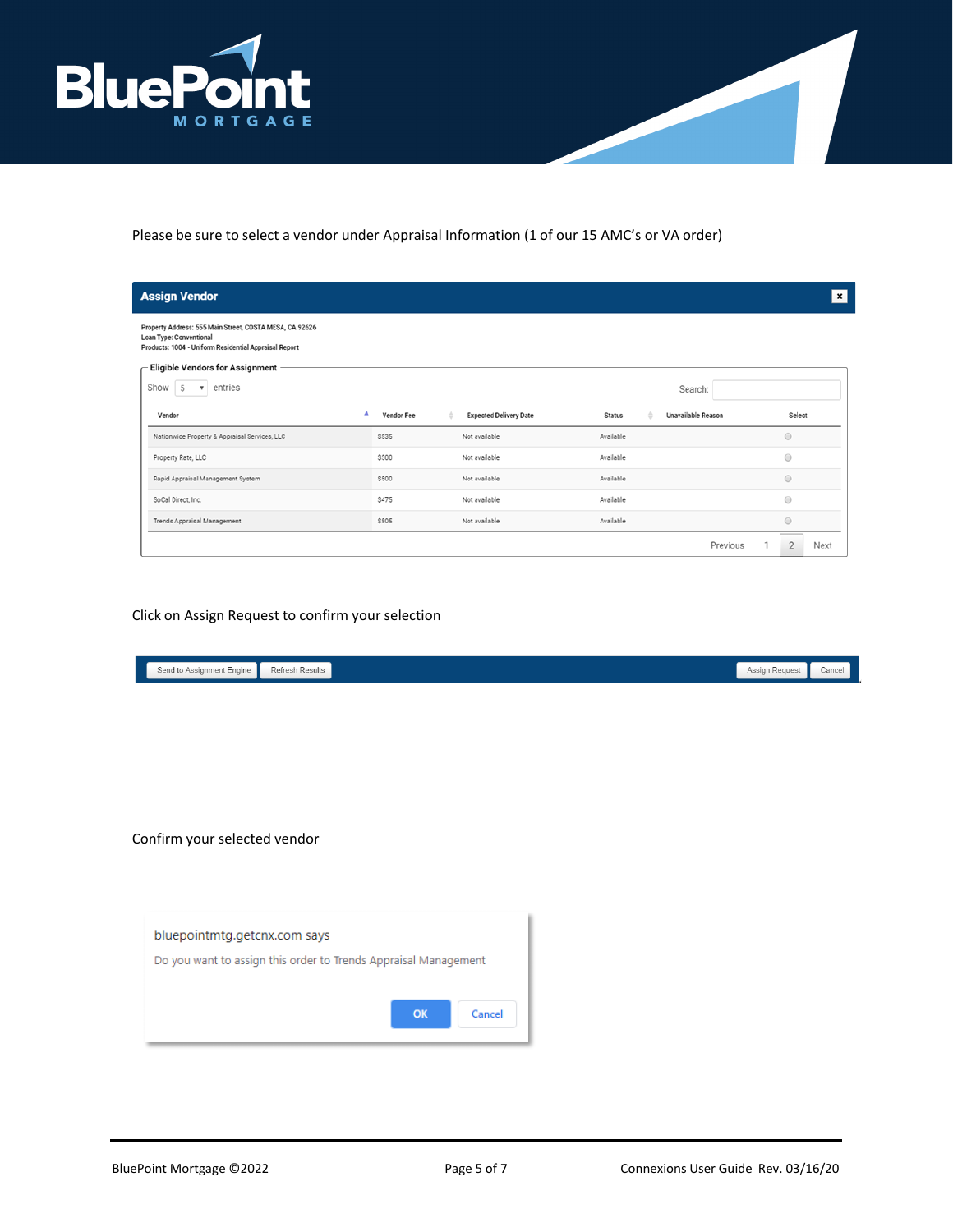

| information.                                                                                                                                                                                                                   |                                        |                                                                                                                          |  |
|--------------------------------------------------------------------------------------------------------------------------------------------------------------------------------------------------------------------------------|----------------------------------------|--------------------------------------------------------------------------------------------------------------------------|--|
| Borrower First Name *                                                                                                                                                                                                          |                                        | Last Name *                                                                                                              |  |
| <b>Home Number</b>                                                                                                                                                                                                             |                                        | Home Number Ext.                                                                                                         |  |
| Cell/Other Number                                                                                                                                                                                                              |                                        | Cell/Other Number Ext.                                                                                                   |  |
| <b>Email Address</b>                                                                                                                                                                                                           |                                        |                                                                                                                          |  |
| Co-Borrower First Name                                                                                                                                                                                                         |                                        | Last Name                                                                                                                |  |
| <b>Home Number</b>                                                                                                                                                                                                             |                                        | Home Number Ext.                                                                                                         |  |
| Cell/Other Number                                                                                                                                                                                                              |                                        | Cell/Other Number Ext.                                                                                                   |  |
| <b>Email Address</b>                                                                                                                                                                                                           |                                        |                                                                                                                          |  |
| <b>Contact First Name</b>                                                                                                                                                                                                      |                                        | <b>Last Name</b>                                                                                                         |  |
| Home Phone                                                                                                                                                                                                                     |                                        | Home Number Ext.                                                                                                         |  |
| <b>Cell Phone</b>                                                                                                                                                                                                              |                                        | Cell Phone Ext.                                                                                                          |  |
|                                                                                                                                                                                                                                |                                        |                                                                                                                          |  |
|                                                                                                                                                                                                                                |                                        | Email<br>Add email address of people that need to receive notifications when the status changes.                         |  |
| <b>EMail Notifications</b><br>÷                                                                                                                                                                                                |                                        |                                                                                                                          |  |
|                                                                                                                                                                                                                                |                                        |                                                                                                                          |  |
|                                                                                                                                                                                                                                |                                        | Please do not forget to upload important documents. Any available documentation may help expedite the appraisal process. |  |
|                                                                                                                                                                                                                                | Choose File No file chosen             | (Please upload purchase agreement on all purchase                                                                        |  |
|                                                                                                                                                                                                                                | orders.)<br>Choose File No file chosen |                                                                                                                          |  |
|                                                                                                                                                                                                                                |                                        |                                                                                                                          |  |
|                                                                                                                                                                                                                                | Choose File No file chosen             |                                                                                                                          |  |
|                                                                                                                                                                                                                                | Choose File No file chosen             |                                                                                                                          |  |
| Files                                                                                                                                                                                                                          | Choose File No file chosen             |                                                                                                                          |  |
| Relationship<br>Purchase Agreement<br>Construction<br>Plans/Specs<br>Preliminary Title Report   Choose File   No file chosen<br>Condo/HOA Document<br>Appraisal (for Review)<br><b>Other Document</b><br><b>Other Document</b> | Choose File No file chosen             |                                                                                                                          |  |
| <b>Additional Comments</b>                                                                                                                                                                                                     |                                        |                                                                                                                          |  |
|                                                                                                                                                                                                                                |                                        |                                                                                                                          |  |

Click on Request Appraisal to complete the process and receive your order number. Payment information will be required on the following screen.